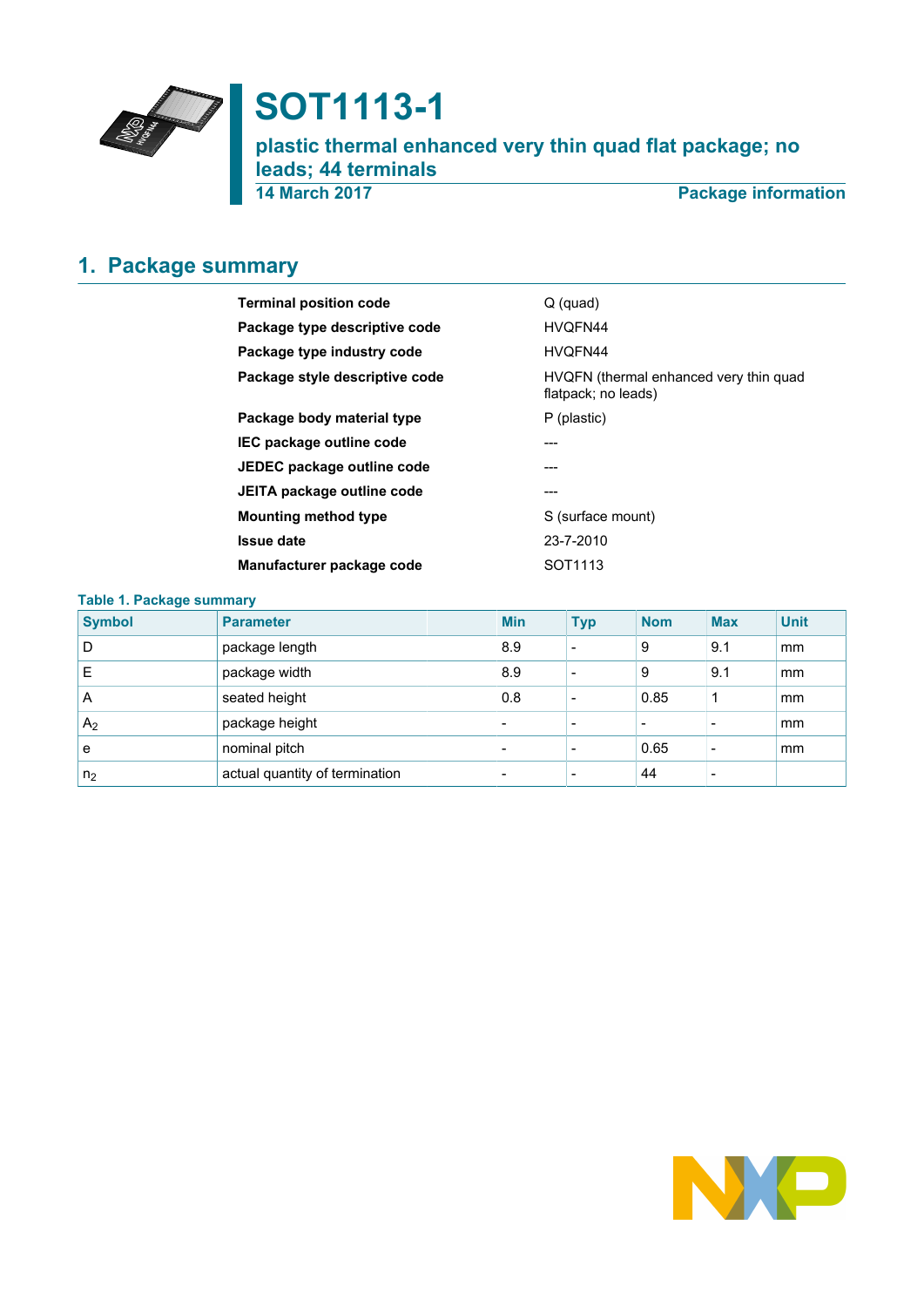### <span id="page-1-0"></span>**2. Package outline**



### **Fig. 1. Package outline HVQFN44 (SOT1113-1)**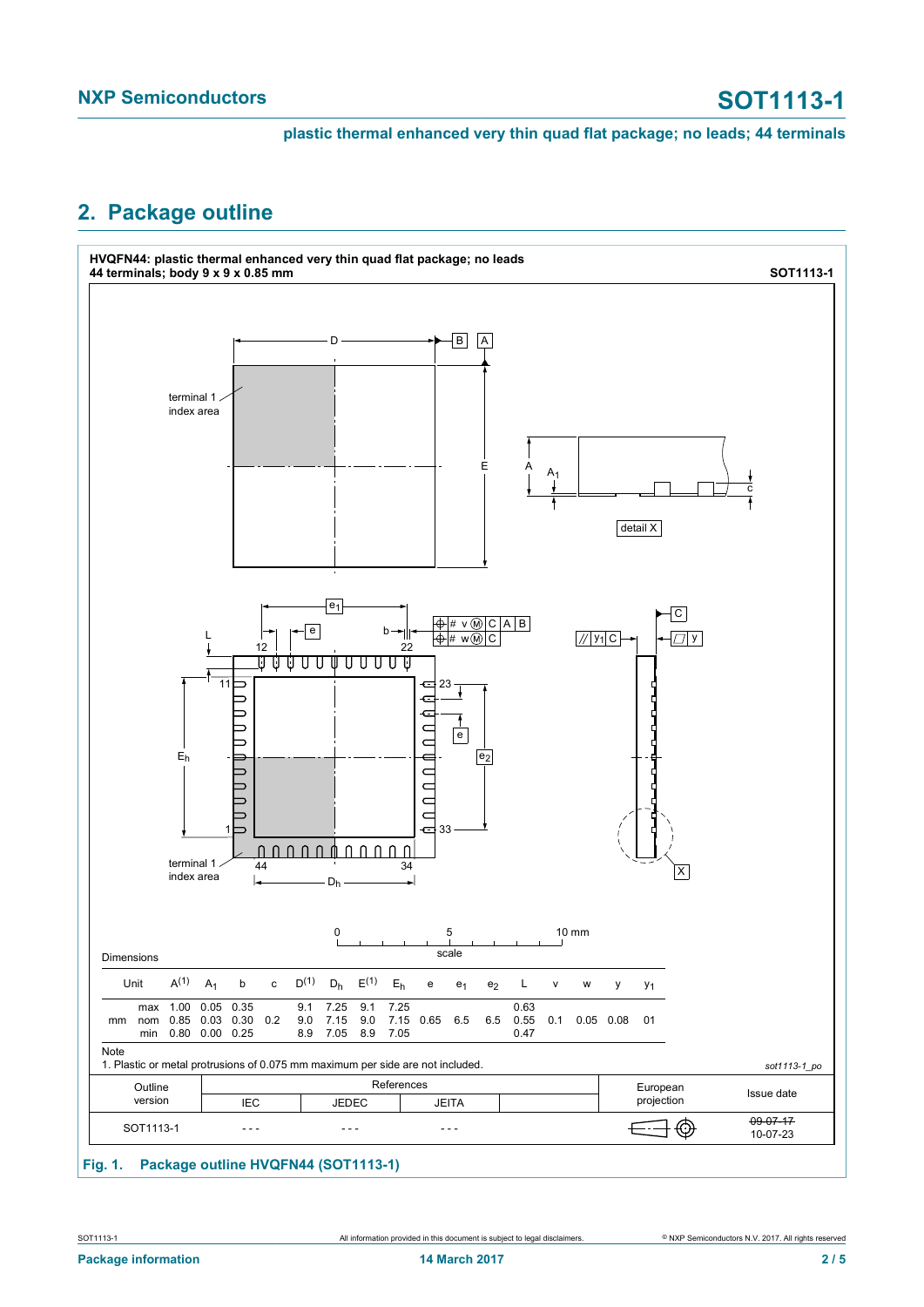### <span id="page-2-0"></span>**3. Soldering**

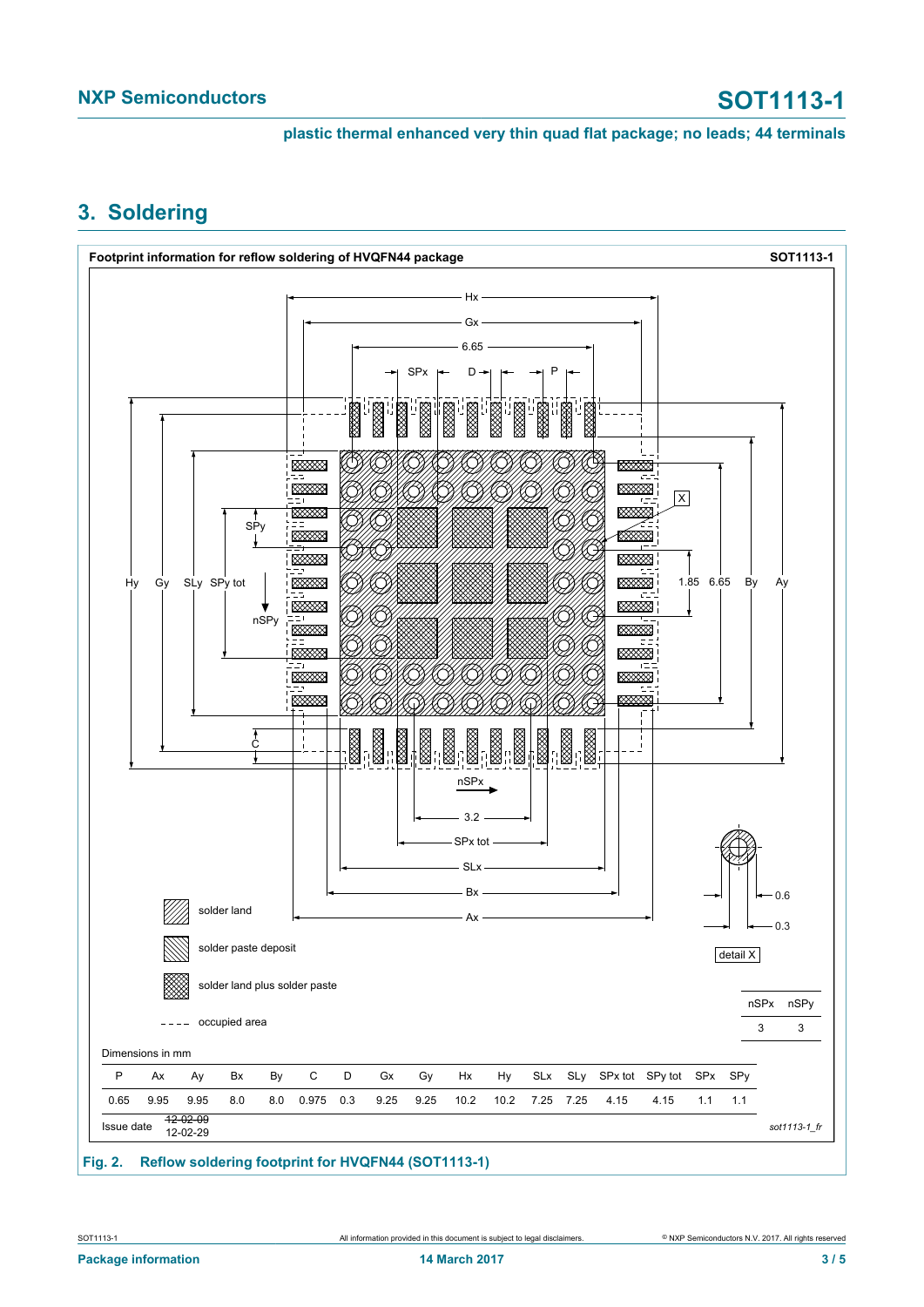### <span id="page-3-0"></span>**4. Legal information**

### **Disclaimers**

**Limited warranty and liability** — Information in this document is believed to be accurate and reliable. However, NXP Semiconductors does not give any representations or warranties, expressed or implied, as to the accuracy or completeness of such information and shall have no liability for the consequences of use of such information. NXP Semiconductors takes no responsibility for the content in this document if provided by an information source outside of NXP Semiconductors.

In no event shall NXP Semiconductors be liable for any indirect, incidental, punitive, special or consequential damages (including - without limitation lost profits, lost savings, business interruption, costs related to the removal or replacement of any products or rework charges) whether or not such damages are based on tort (including negligence), warranty, breach of contract or any other legal theory.

Notwithstanding any damages that customer might incur for any reason whatsoever, NXP Semiconductors' aggregate and cumulative liability towards customer for the products described herein shall be limited in accordance with the *Terms and conditions of commercial sale* of NXP Semiconductors.

**Right to make changes** — NXP Semiconductors reserves the right to make changes to information published in this document, including without limitation specifications and product descriptions, at any time and without notice. This document supersedes and replaces all information supplied prior to the publication hereof.